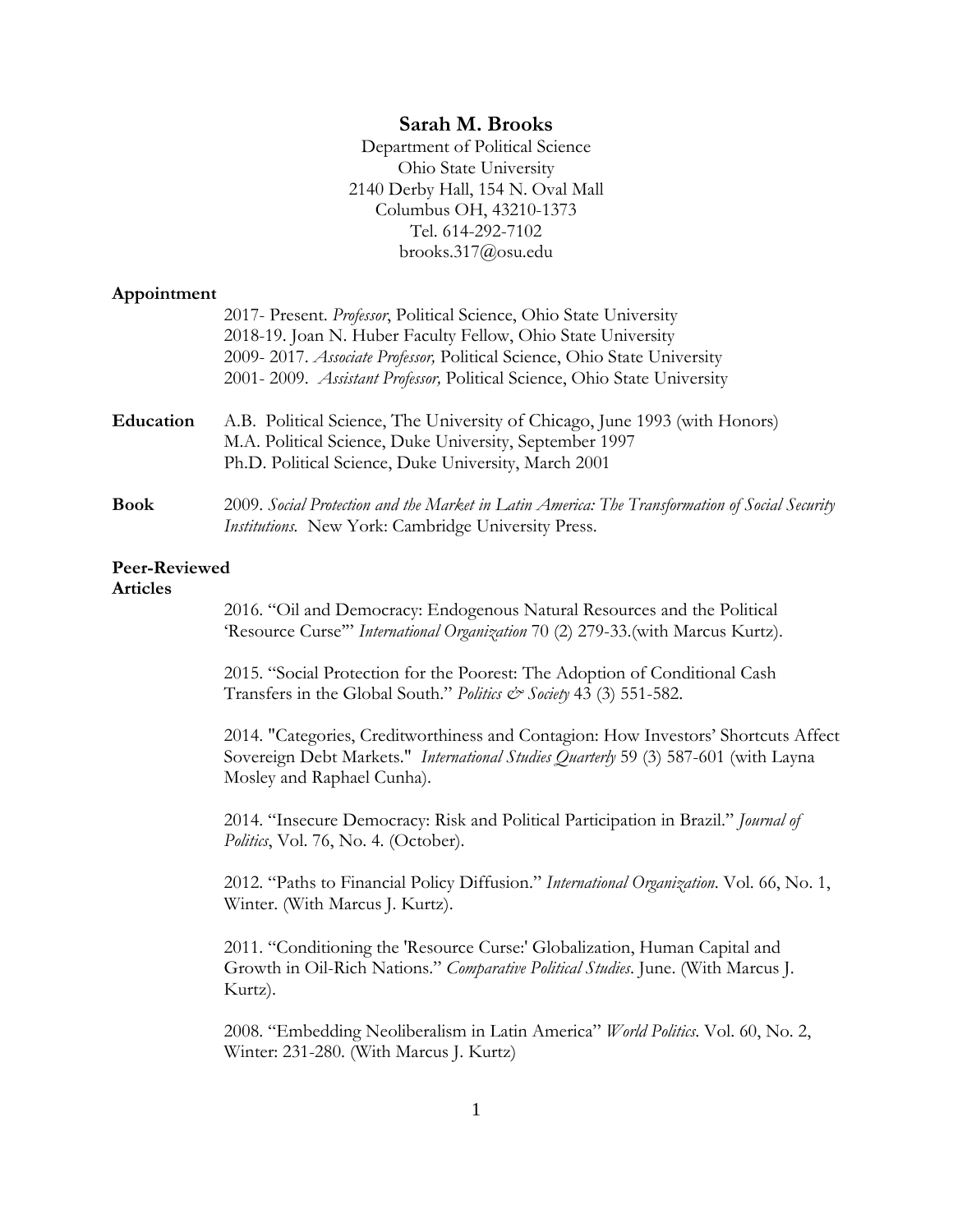2007. **"**Capital, Trade, and the Political Economies of Reform" *American Journal of Political Science*. 51, 4, October: 703-720. (With Marcus J. Kurtz).

2007. "When Does Diffusion Matter? Explaining the Spread of Structural Pension Reforms across Nations" *Journal of Politics*. 69, 3, August: 701-715.

2007. "Globalization and Pension Reform in Latin America" *Latin American Politics and Society*, Winter: 31-62.

2005. "Interdependent and Domestic Foundations of Policy Change: The Diffusion of Pension Privatization around the World." *International Studies Quarterly* Vol. 49, 2: 273-294.

2004. "Explaining Capital Account Liberalization in Latin America: A Transitional Cost Approach" *World Politics*, Vol. 56, 3, April: 389-430.

2002, June. "Social Protection and Economic Integration: the Politics of Pension Reform in an Era of Capital Mobility." *Comparative Political Studies*, Vol. 35, 5: 491- 525.

Reprinted in, 2003. *Reforma da Previdência Social na América Latina: Estudos em Política Comparada*, Vera Schattan, Ed. São Paulo, Brazil: Fundação Getúlio Vargas.

1998. "Social Protection in a Global Economy: The case of pension reform in Latin America", *Law and Business Review of the Americas*. Vol. IV, No.2: 91-119.

# **Chapters and Editor-Reviewed**

### **Publications**

2016. "Natural Resources and Economic Development in Brazil." In *Dilemmas of Developmentalism and Democracy in Brazil*, Ed., Ben Ross Schneider. London: Oxford University Press. (With Marcus Kurtz).

2013. "Interview Research and IRBs: Navigating the Regulations for the Ethical Treatment of Human Subjects in Social Science Field Research." In Layna Mosley, ed. *Interview Research in Political Science*, Cornell University Press.

2012. "Unequal Democracy: How Insecurity Affects Democratic Politics" In Affolderbach, Julia, Du Bry, Travis, Gonzalez, Olga L. and Parra, Constanza (eds.), *Reinforcing Governance: Global Perspectives on Development, Poverty, and Crises*. Peter Lang.

2010. "South America's 'Sleeping Giant' Wakes: Brazil's 2010 Election" *Origins, eHistory Journal*, vol 4 issue 3 (December).

2011. "Social Security." In *The Encyclopedia of Political Science*, edited by George Thomas Kurian. Washington, DC: CQ Press.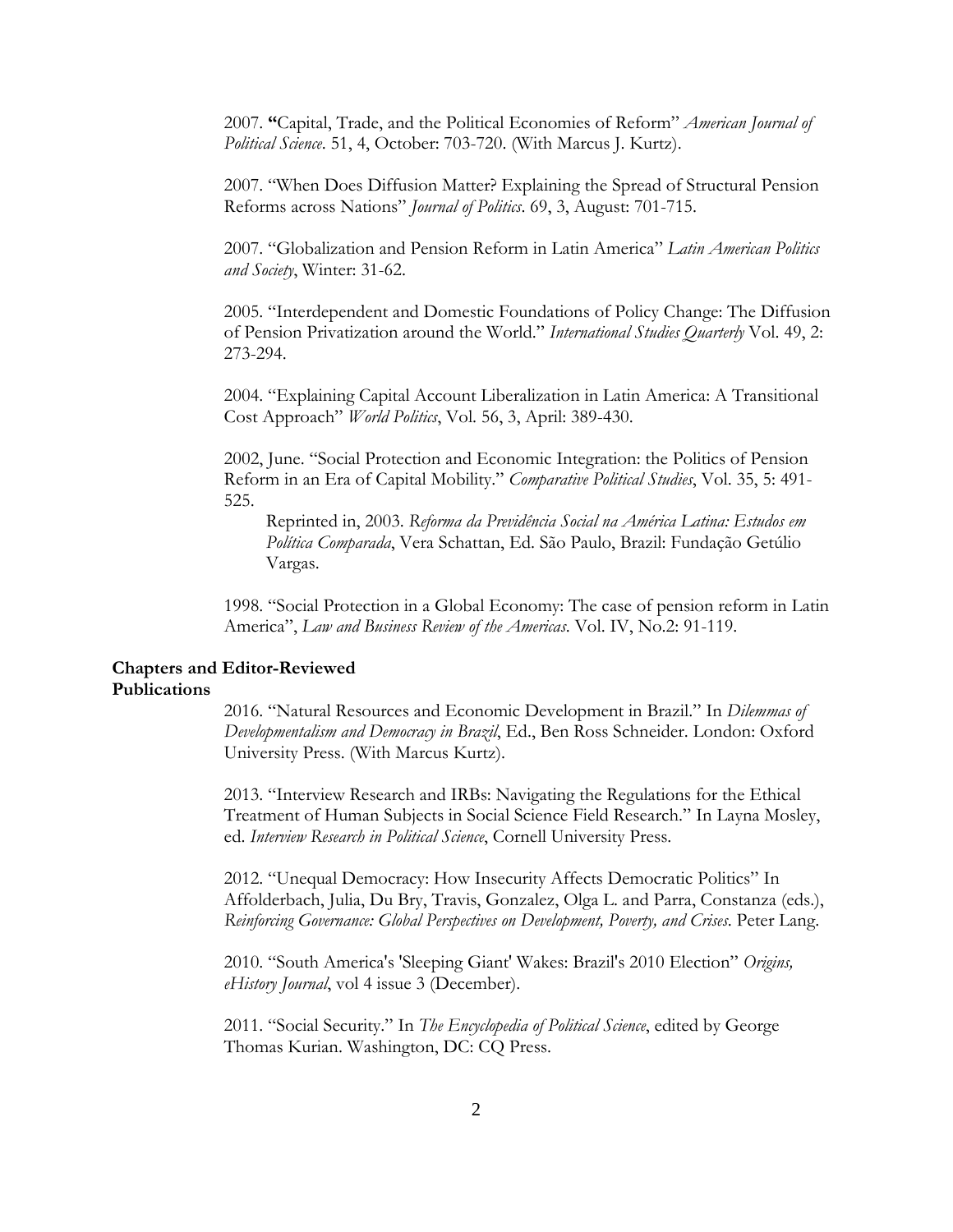2006. "Lashed to the Mast: The Political Economy of Notional Defined Contribution Pensions," in R. Holzmann and E. Palmer, Eds. *Pension Reform: Issues and Prospects for Non-Financial Defined Contribution (NDC) Schemes* Washington, D.C.: The World Bank. (With R. Kent Weaver).

2004. "International Financial Institutions and the Diffusion of Foreign Models of Social Security Reform in Latin America" in Kurt Weyland, Ed. *Learning from Foreign Models in Latin American Policy Reform*. Washington, DC: Woodrow Wilson Center Press, and Johns Hopkins University Press.

2001. "The Political Economy of Pension Reform," in *New Ideas About Old Age Security: Toward Sustainable Pension Systems in the 21<sup>st</sup> Century*, Robert Holzmann & Joseph Stiglitz, Eds. Washington, DC: The World Bank (with Estelle James.)

Reprinted in, 2001. *A Economia Poliítica da Reforma da Previdência.* Coleção Previdência Social, Volume 9. Brasília, Brazil: Ministério da Previdência e Assistência Social.

1998. "Catholic Activism in the 1990's: New Strategies for the Neoliberal Age," in *Latin American Religion in Motion: Tracking Innovation, Unexpected Change, and Complexity*, Christian Smith and Joshua Prokopy, Eds. New York: Routledge.

1998. "The Catholic Church in Latin America: From Privilege to Protest," (with Christian Smith) in *Latin America: An Interdisciplinary Approach*. New York: Peter Lang.

### **Work in Progress & Under Review**

"Oil and Development: Technology, Geology and the 'Curse' of Natural Resources." (Under review, with Marcus Kurtz).

"Risk and Uncertainty in Emerging Market Debt" (Under review, with Raphael Cunha and Layna Mosley)

"Insecurity and Democratic Participation in South Africa" (under review, with Jared Edgerson) Article manuscript)

"Crime Fear and Support for Redistribution: Understanding the Relationship between Penal and Welfare Systems" (with Marianne Ulicksen, under review)

*Insecure Democracy*, book manuscript in preparation for review.

### **Research Awards and Honors**

2018. *Joan N. Huber Faculty Fellow*. Award for excellence in scholarship in the Social and Behavioral Sciences, Ohio State University.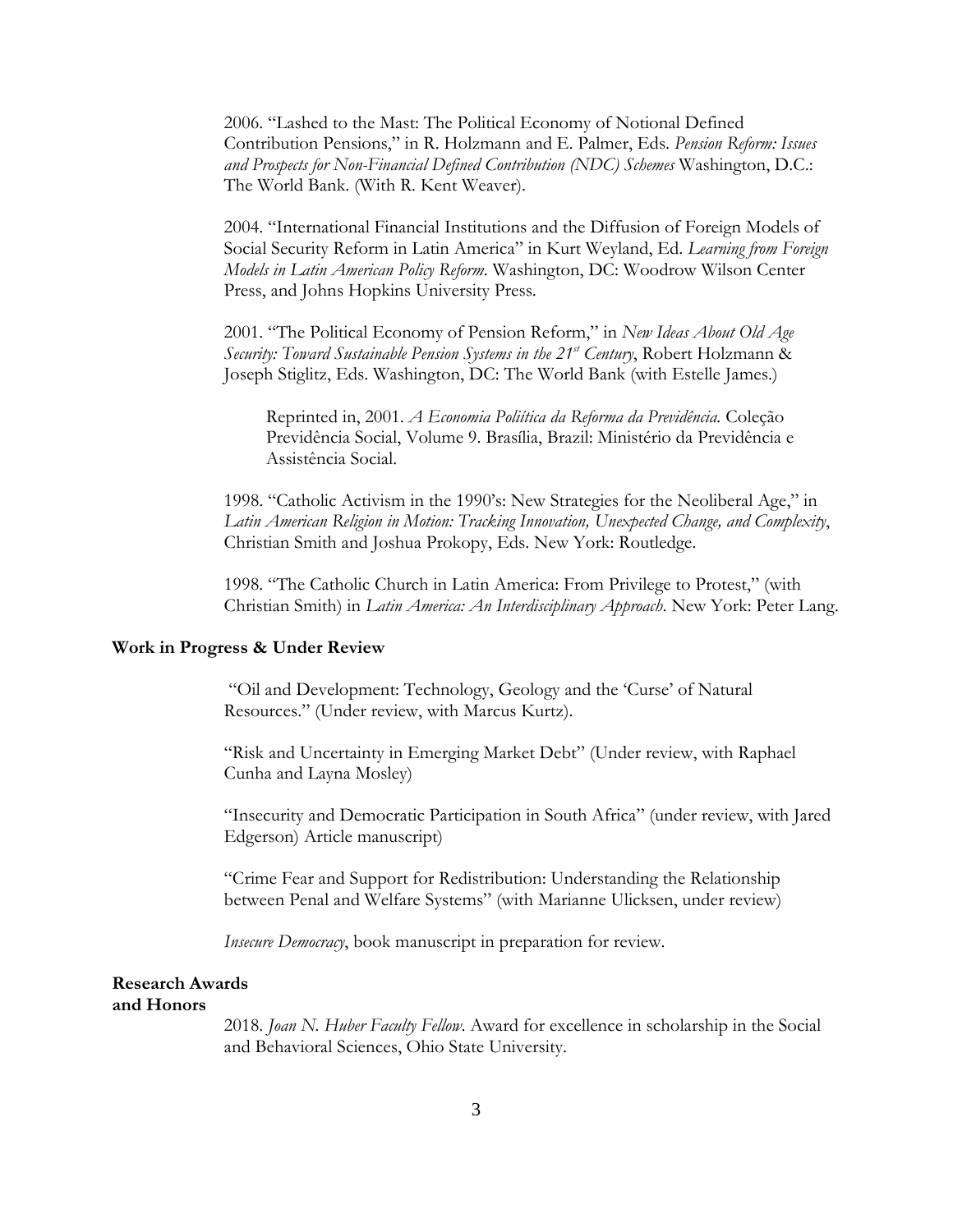2014-15. *Fulbright Scholar*. Seven-month faculty research grant affiliated with the Center for Social Development in Africa at the University of Johannesburg, South Africa, January – July 2015.

2013. *Research Scholarship*. Gerda Henkel Stiftung. "Insecure Democracy: Risk and Political Engagement in South Africa." \$125,000.

2011. *Faculty Research Grant*. Mershon Center for International Security Studies. "Insecure Democracy: Violence and Political Behavior in South Africa." \$20,000.

2010. *Seed Grant*, Criminal Justice Research Center, Ohio State University. "Insecure Democracy: Violence and Political Behavior in Brazil." \$12,801.

2010. *Faculty Research Grant*, Mershon Center for International Security Studies. "Insecure Democracy: Violence and Political Behavior in Brazil." \$34,000.

2009. *Faculty Research Grant*, "Political Dimensions of Economic and Civil Insecurity in Brazil." \$29,364.

September, 2006. *Best Paper Award*. Presented for the best paper in Political Economy Section presented at the 2005 American Political Science Association annual meeting (with Marcus Kurtz).

January, 2002. *University Seed Grant*, Ohio State University grant to investigate social policy reforms in Latin America.

January, 2002. *Nomination for Gabriel Almond Award* for the best dissertation in Comparative Politics, American Political Science Association.

Jan.-May, 2001. *Post-Doctoral Fellowship,* Kellogg Institute for International Studies, University of Notre Dame.

July-Dec., 2000. *Visiting Research Scholar*, Institute for US-Mexican Studies, University of California, San Diego.

1999-2000. Stern *Dissertation Year Fellowship*. Winner of single fellowship awarded in university-wide competition for dissertation writing, Duke University.

1998-99. *Social Science Research Council International Dissertation Research Fellowship*, grant to fund dissertation research in Latin America, October, 1998- June, 1999.

1998. *Dissertation Research Grant* to fund research in Argentina, from Sawyer Seminar on Globalization and Equity, Duke University.

1998. *Instituto Rio Branco Research fellowship* Ministry of Foreign Relations, Brazil.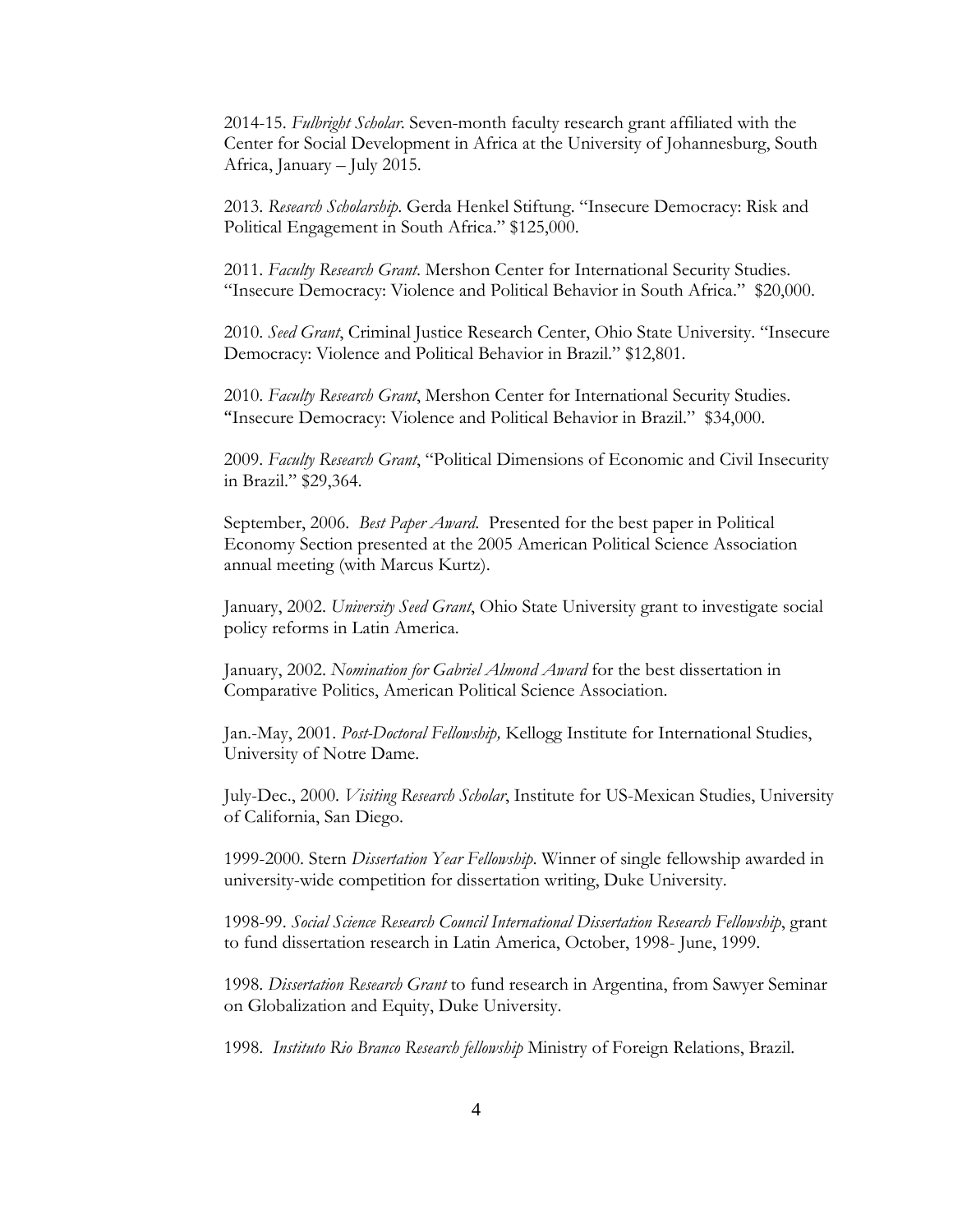1997. *Ford Foundation Fellowship* for summer dissertation research in Peru.

1997. *Fellowship for summer research* in Peru, Duke University Center for International Studies and the Graduate School. .

1996. *Foreign Language and Area Studies Fellowship* for the study of Portuguese language in Brazil, June-July.

1996. *Pre-dissertation research travel grant*, Ford Seminar in Integrative International Studies.

1996. *Pre-dissertation research travel grant*, Mellon Foundation, Duke University Latin American Studies.

1995-1996. Foreign *Language and Area Studies Fellowship*, Duke University, for the yearlong study of Portuguese language.

1995. *Pre-dissertation research travel grant*, Mellon Foundation, Duke University Latin American Studies. Research was carried out in Peru, summer 1995.

1994-95, 1995-96, 1997-98. *Fellowship*, Department of Political Science Duke University.

1993. Graduation with *General Honors* in the College, *Special Honors* in Political Science, The University of Chicago.

1990-91, 1991-92, 1992-93: *Dean's List*, The University of Chicago.

### **Teaching**

*PS 7380 Graduate Seminar in International Political Economy. PS 1200 Introduction to Comparative Politics. PS H597.02, Honors Seminar: Problems of the Contemporary World: Social Insurance. PS 740, Graduate Seminar in Latin American Politics. PS 597.02, Problems of the Contemporary World: Social Insurance Politics. PS 540.02, Brazilian Politics. PS780, The Field of Political Economy*. *PS 694, Distributive Politics and Social Provision PS 735, Comparative Political Economy. PS 580, State and Economy. PS H100/H1200. Honors Introduction to Comparative Politics*.

**Extended Field Research** Argentina, Brazil, Mexico, Peru, South Africa, and Uruguay.

**Languages** Spanish (fluent) and Portuguese (proficient).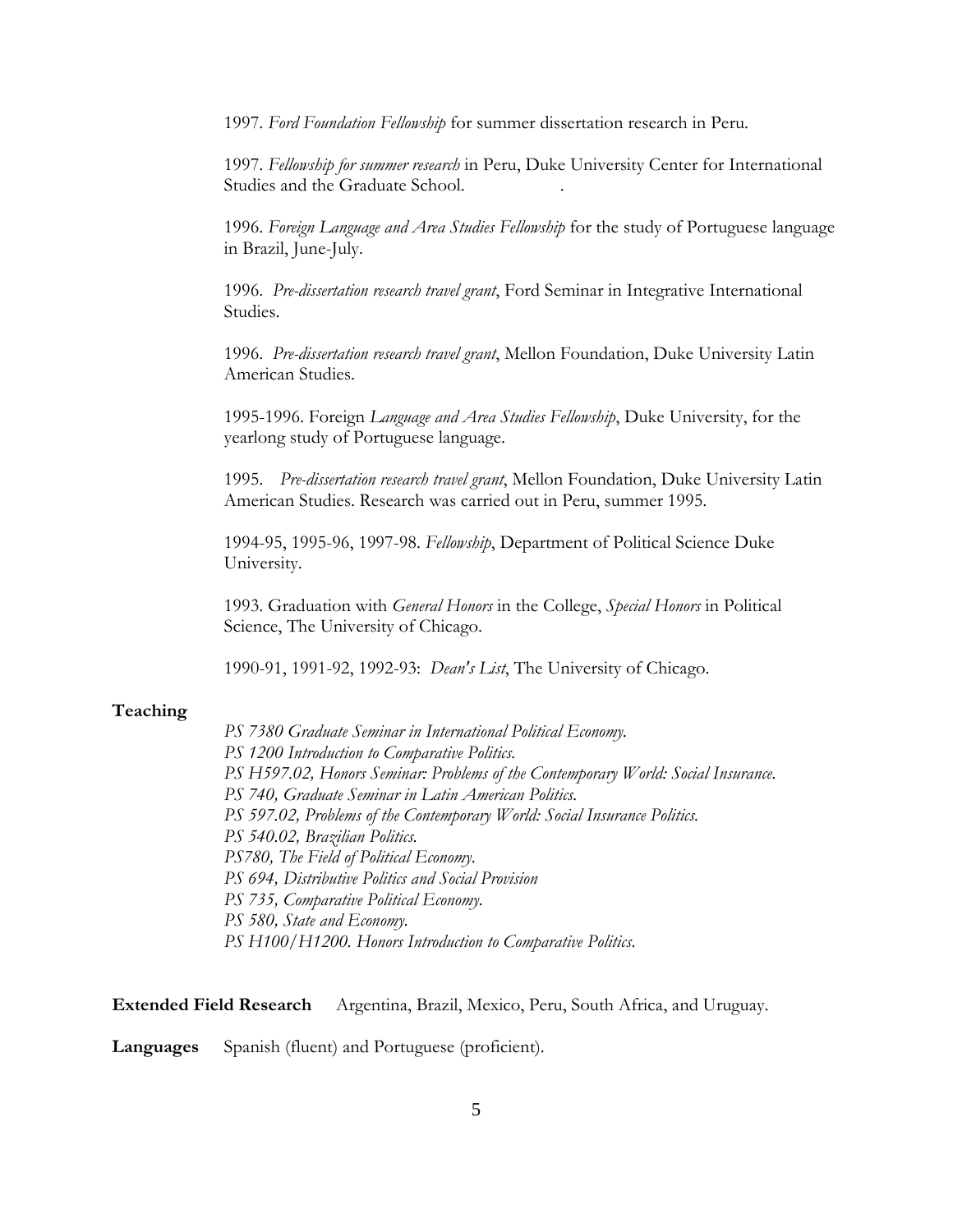#### **Professional Service & Membership**

### **Disciplinary Service**:

Associate Editor, *The American Journal of Political Science*, May 2018-June 2019.

*Division Co-Chair*, Comparative Politics of Developing Countries (with Tariq Thachil) The American Political Science Associaiton.

*Board of Directors, Steering Committee Member.* International Political Economy Society*.* 2014- Present.

*Selection committee, Best Paper in International Relations.* Midwest Political Science Association. Chair: Christopher Gelpi.

*Section Chair,* Comparative Political Economy (Section 15). Midwest Political Science Association 2015-16.

*Committee Member*, 2015-16 MPSA Awards Committee - Kellogg/Notre Dame Award for the Best Paper in Comparative Politics. John Ishiyama, Chair.

*Division Co-Chair,* Political Economy, American Political Science Association, 2016 Annual Meeting. With Alberto Simpser.

*Executive Council*, Comparative Politics Section, 2015-16, American Political Science Association

*Panelist:* National Science Foundation, 2013, 2015. Doctoral Dissertation Research Selection Panel, Washington D.C.

*Division Co-Chair*, Comparative Politics of Developing Countries, 2014 Annual Meeting of the American Political Science Association.

*Heinz I. Eulau Award Committee*, 2013-14. American Political Science Association, selection committee for the best articles published in *APSR* and *Perspectives on Politics*  during 2013. Edward Mansfield, Chair.

*Division Chair*, International Collaboration, American Political Science Association, for 2012 Annual Meeting.

*Track co-Chair*, "States, Markets and Political Economy," *Latin American Studies Association*, 2012-13. With Marcus Kurtz.

*"Best Paper" Award Committee*, Political Economy Division, 2010-11.

*Governing Council*, Political Economy organized section of the American Political Science Association. 2007-08, 2008-09.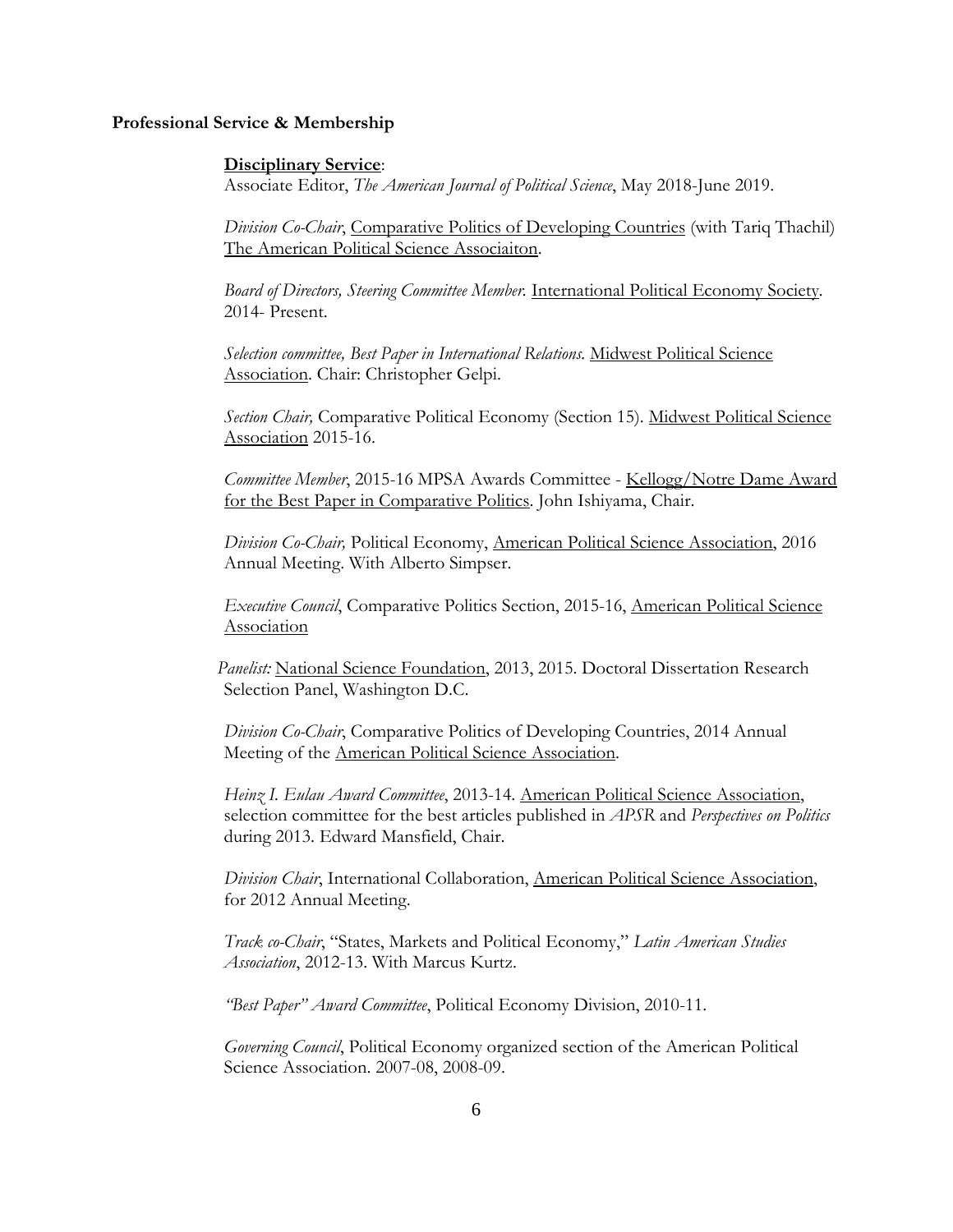*William Riker Award Committee* for the Best Book in Political Economy. 2005.

*Initiative For Policy Dialogue.* Task Force on Pensions and Social Insurance; participant in mission to Brazil on the invitation of President Lula da Silva to discuss public sector pension reform. 2001-2003.

### **University Service:**

Study Abroad Fellowship Selection Committee, 2015.

Honors & Scholars Program Faculty Oversight Committee, 2009-2014.

Mershon Center Faculty Oversight Committee, 2013-14.

Institutional Review Board, 2009-2012.

Brazil Faculty Gateway Advisory Committee, 2009-2016.

Center for Latin American Studies, Ohio State University: CLAS Oversight Committee, (2013-14, 2014-15, 2015-16.) FLAS Selection Committee (2010) Master's Program Development Committee (2008-9) Tinker Grant Award Committee (2004, 5). Co-organizer, Brazil Working Group (2011-present)

Undergraduate Fulbright Review Panel for Ohio State campus interviews. 2009, 2013.

*Reviewer:* Social Science Research Council, International Dissertation Research Fellowship: 2006-07, 2007-08, 2008-09; *Screener*: 2009-10, 2010-11, 2011-12.

*Reviewer:* Social Science and Humanities Research Council, Canada.

### **Editorial Boards**

*Cambridge University Press, Series in Business and Politics* 2017-2020.

*Socio-Economic Review* (Editorial Board) 2016-present.

*International Studies Quarterly* (Editorial Board). 2014- present.

*The Journal of Politics* (Editorial Board). 2009-11; 2011-13; 2013-14.

*Regions and Cohesion*, (Editorial Board), Berghahn Publishers. 2010-present.

**International / Interdisciplinary**